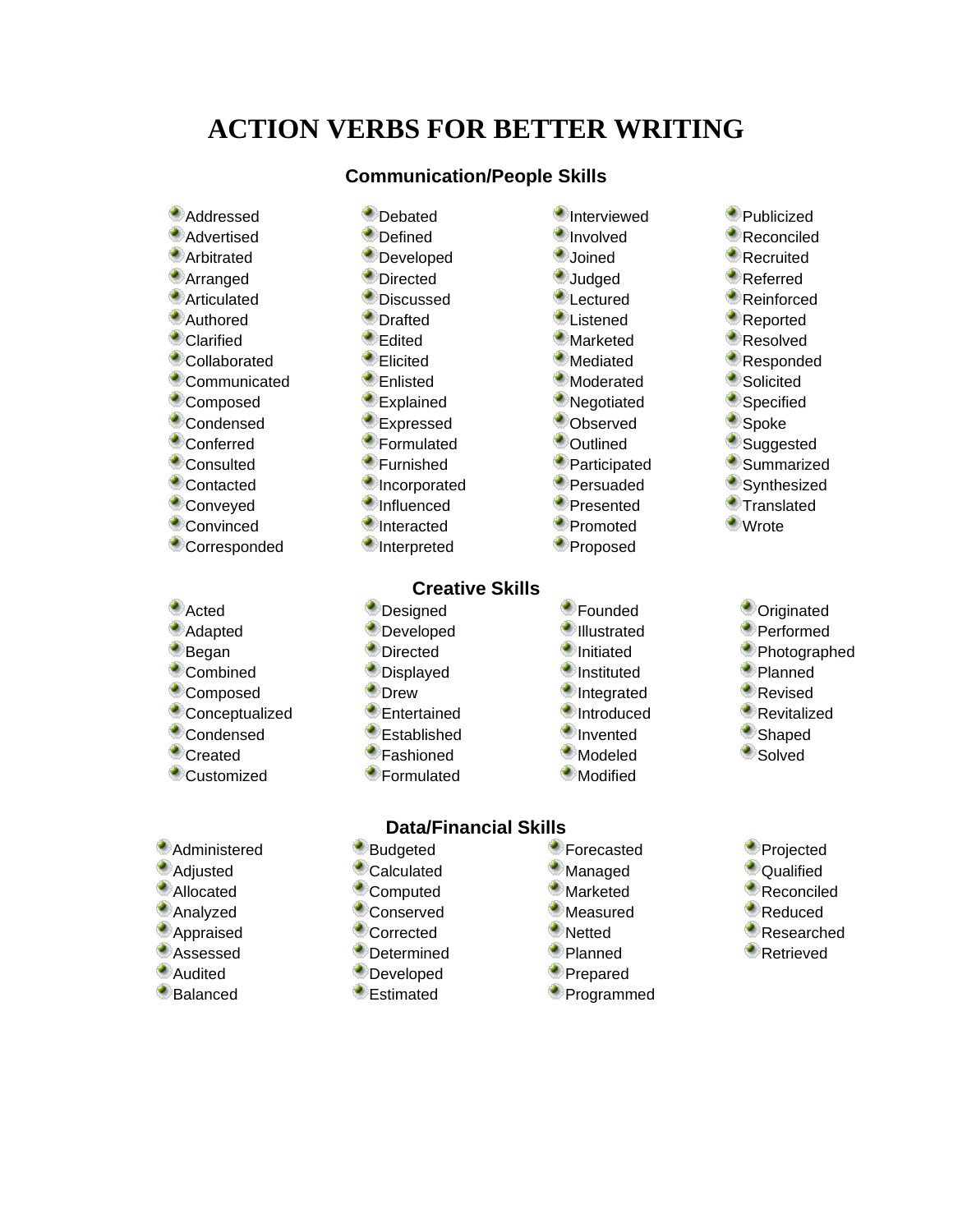## **Helping Skills**

**Management/Leadership Skills**

- Adapted
- Advocated
- Aided
- Answered
- Arranged
- Assessed
- Assisted
- Clarified
- Coached
- Collaborated
- Contributed
- Cooperated
- Counseled
- **Demonstrated**
- Diagnosed
- Educated
- **Encouraged**
- Ensured
- **Expedited**
- Facilitated
- Familiarized
- Furthered
- Guided
- Helped
- **Insured**
- **Intervened**
- **Motivated**
- Prevented
- Provided
- Referred

**Incorporated Increased Initiated**  $\blacksquare$  Inspected **Instituted** <sup>●</sup> Led Managed Merged **Motivated Navigated** Organized Originated Overhauled Oversaw Planned

- Rehabilitated
- Represented
- Resolved
- **Simplified**
- Supplied
- Supported
- Volunteered

- Administered
- Analyzed
- Appointed
- Approved
- Assigned
- Attained
- Authorized
- Chaired
- Considered
- Consolidated
- Contracted
- 
- Controlled
- Converted
- Coordinated
- Decided

Approved Arranged Catalogued Categorized Charted Classified Coded Collected Compiled Corrected Corresponded

- Eliminated **Emphasized**
- Enforced

**Delegated Developed Directed** 

- Enhanced
- Established
- **Executed**
- Generated
- Handled
- **Headed**
- <sup>●</sup> Hired
- Hosted
- **Improved**

# **Organizational Skills**

- 
- Executed

**Distributed** 

- Filed
- Generated
- **Incorporated**
- $\bullet$  Inspected
- **Logged**
- Maintained
- Monitored
- Obtained
- Operated
- Ordered
- Organized
- Prepared
- Processed
- Provided
- Purchased
- Recorded
- Registered
- Reserved
- Responded
- Reviewed
- Presided
- **Prioritized**
- Produced
- Recommended
- Reorganized
- Replaced
- Restored
- Reviewed
- Scheduled
- Secured
- Selected
- Streamlined **Strengthened**

Supervised **Terminated** 

> Routed Scheduled Screened **Submitted** Supplied Standardized Systematized Updated Validated Verified